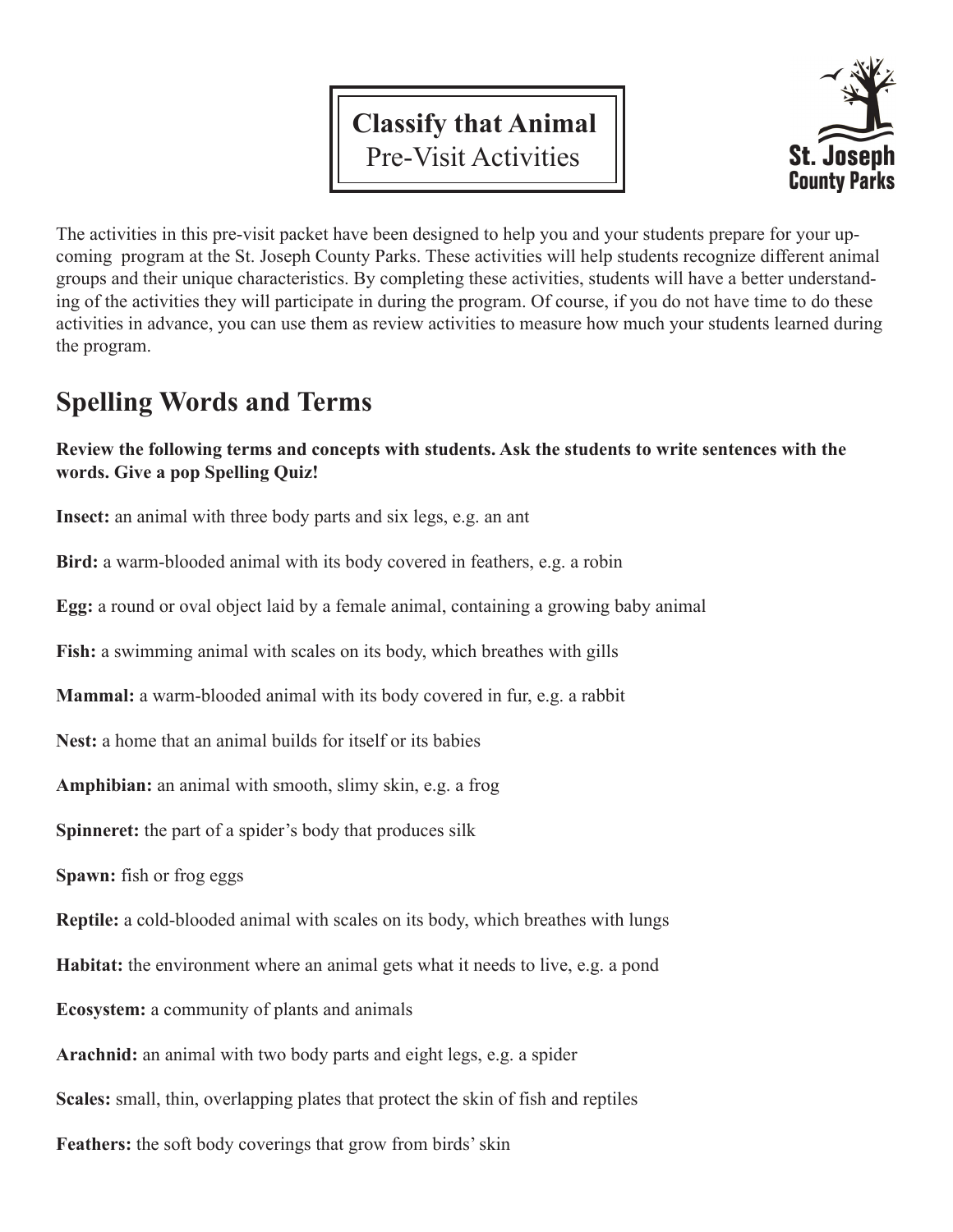### **Fact versus Fiction**

Below are various facts about animals. Decide whether the fact is true or false. If the fact is true draw a circle around it; if it is false place an X on it.



Insects have three body parts: a head, a thorax and an abdomen with **eight legs**

Snakes are reptiles. Other reptiles include: lizards, turtles, crocodiles and salamanders.



attached to the abdomen. Daddy-long-legs eat insects, dead wood and plants.



Fish are covered with sclaes and have slime to protect their skin.

Touching the skin of a toad can give you warts!

> Insects contain high amounts of protein and are eaten by people in different cultures around the world.

Bats like to fly

into our hair! Mammals have the ability to show facial expressions.

A rope of spider's silk one inch thick would be stronger than a one-inch-thick steel cable. Bird bones are hollow.







**Answers on the following page.**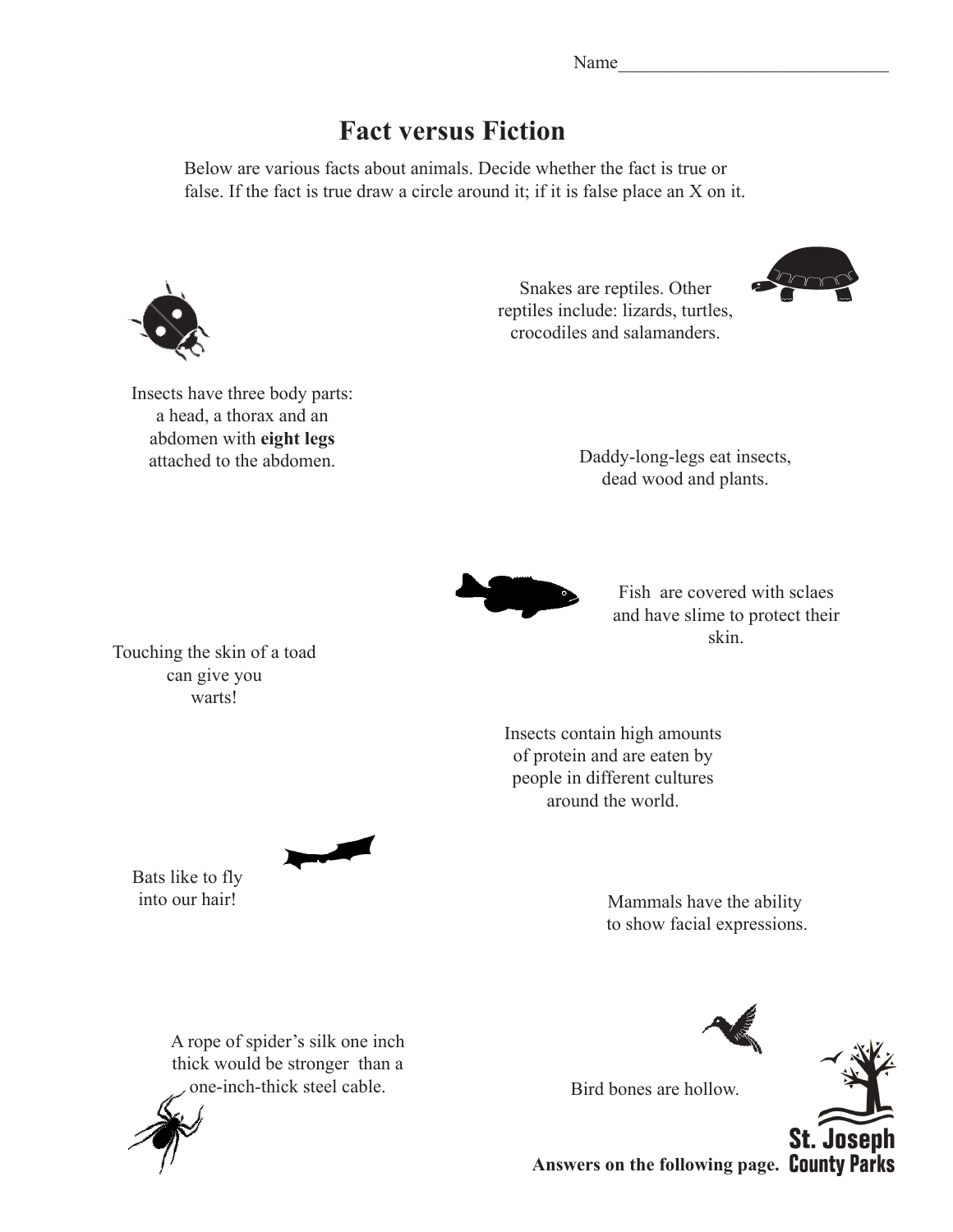- 1. Insects have three body parts: a head, a thorax and abdomen with eight legs attached to the abdomen. **False** Insects have six legs and they are attached to the thorax.
- 2. Snakes are reptiles. Other reptiles include: lizards, turtles, crocodiles and salamanders. **False** Snakes, lizards and crocodiles are reptiles. A salamander is classified as an amphibian. Some reptile characteristics: body is covered with scales, eggs are leathery and tough and hatch in late summer or fall.
- 3. Bats like to fly into our hair. **False** Usually, if a bat appears flying around a person it is to eat the insects around them.
- 4. Daddy-long-legs eat insects and plants. **True** Daddy-long-legs eat a variety of small plants and insects. They differ from spiders because spiders do not eat plants, only insects.
- 5. Birds have hollow bones. **True** A bird's bone is hollow. This makes the bird light enough that it can fly.
- 6. Insects contain high amounts of protein and are eaten by people in different cultures around the world. **True** The Witchetty Grub is found in Australia and is eaten raw by the Aborigines. In India and Indonesia, a paste of green weaver ants makes a zesty sauce. In Thailand and Laos, fried wasp is mixed with boiled rice, sugar and soy sauce.
- 7. Fish are covered with scales and have slime to protect their skin. **True** Fish slime is a barrier to protect a fish from diseases and parasites.
- 8. Touching the skin of a toad can give you warts! **False** The bumps on the back of a toad are poison glands, which are used to protect the toad. If an animal tries to eat a toad it will usually spit the toad back out and the toad can escape from the predator.
- 9. A rope of spider's silk one inch thick would be stronger than a one-inch-thick steel cable. **True** A spider can spin eight different kinds of silk and spider's silk is as strong as steel.
- 10. Mammals have the ability to show facial expressions. **True** Mammals have the ability to express different kinds of emotions, from smiling to sadness and fear to remorse.



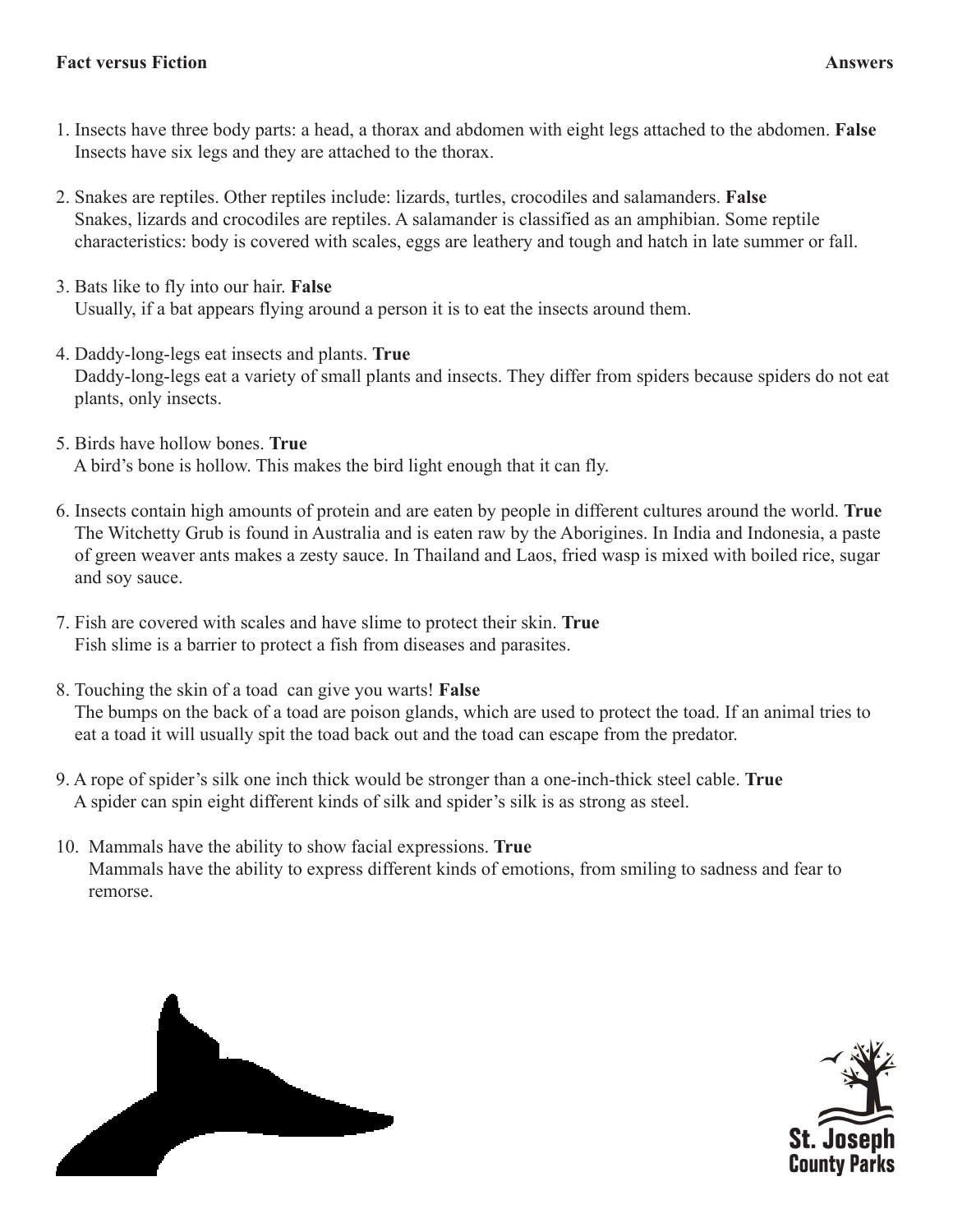## **What Do YOU Know About Animal Classes?**

St. Jo

#### **Complete each sentence about the different animal classes using the words below each blank. Write the correct word in each blank and cross out the word that does not belong.**

| $\mathbf{A}$ |                    |                                                 |                          |                                                                            |                    |                    | <b>County Parks</b><br>is an animal with fur. The area mammals. Mammals feed their  |
|--------------|--------------------|-------------------------------------------------|--------------------------|----------------------------------------------------------------------------|--------------------|--------------------|-------------------------------------------------------------------------------------|
|              | bird               | mammal                                          |                          |                                                                            | Deer Frogs         |                    |                                                                                     |
|              |                    | babies nectar milk                              |                          |                                                                            |                    |                    |                                                                                     |
|              |                    |                                                 |                          |                                                                            |                    |                    |                                                                                     |
|              | reptile            | bird                                            |                          | fur                                                                        | feathers           |                    | robin fox                                                                           |
|              |                    | is a bird. Birds lay _______________.<br>babies | eggs                     |                                                                            |                    |                    |                                                                                     |
|              |                    |                                                 |                          |                                                                            |                    |                    | A<br>reptile amphibian is an animal with dry scales.<br>Toads Turtles are reptiles. |
|              |                    | lungs gills                                     |                          |                                                                            |                    |                    |                                                                                     |
|              |                    |                                                 |                          | An amphibian is an animal that is cold-blooded warm-blooded                |                    |                    |                                                                                     |
|              | Frogs Rabbits      |                                                 |                          | are amphibians. All amphibians take in air through their                   |                    | skin               | scales                                                                              |
| A            | reptile            |                                                 |                          | reptile fish is an animal with wet scales.<br>Bluegills Crayfish are fish. |                    |                    |                                                                                     |
|              | Fish have          | lungs gills                                     | and breathe under water. |                                                                            |                    |                    |                                                                                     |
| An           | insect             | bird                                            | is an animal that has    |                                                                            | $\overline{$ eight | six                | legs.                                                                               |
|              | Centipedes<br>Bees | are insects.                                    |                          |                                                                            |                    |                    |                                                                                     |
| Α            |                    | spider                                          | is an animal with        |                                                                            |                    | legs. Spiders spin |                                                                                     |
|              | millipede          |                                                 |                          | eighth<br>six                                                              |                    |                    | nests webs<br>Answers on the following page.                                        |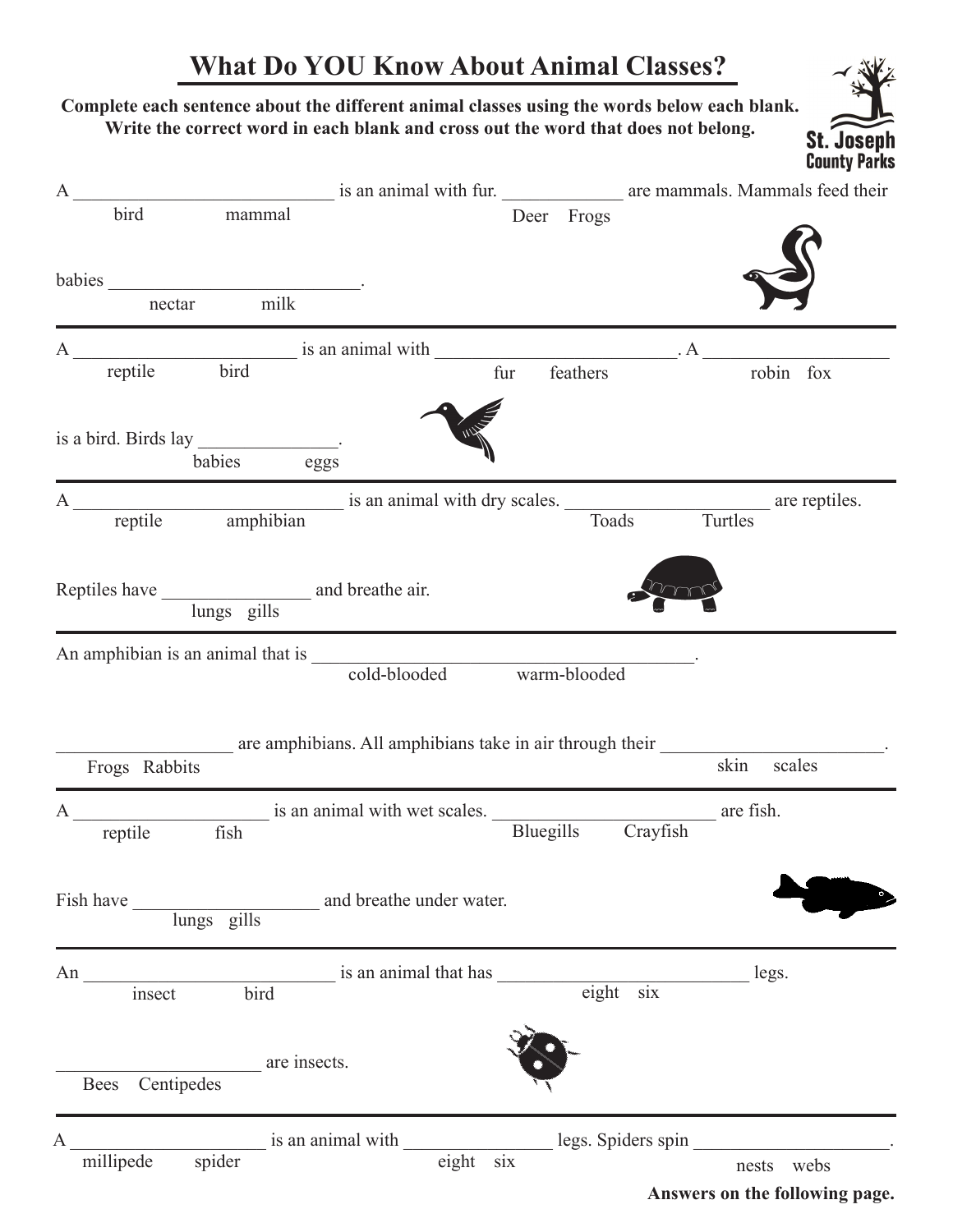#### **What Do YOU Know About Animal Classes? Answers**

Read the answers below. Then look for the **BOLD** words in the word search.

A **mammal** is an animal with **fur. Deer** are mammals. Mammals feed their babies **milk.**

A **bird** is an animal with **feathers.** A **robin** is a bird. Birds lay **eggs.**

A **reptile** is an animal with dry scales**. Turtles** are reptiles. Reptiles have **lungs** and breathe air.

An **amphibian** is an animal that is cold-blooded. **Frogs** are amphibians. All amphibians take in air through their skin.

A **fish** is an animal with wet scales. **Bluegills** are fish. Fish have gills and breathe under **water.**

An **insect** is an animal that has six **legs. Bees** are insects.

A **spider** is an animal with eight legs. Spiders spin **webs.**

| $\bf J$          | $\ensuremath{\mathbf{V}}$     | $\overline{O}$            | $\mathbf D$             | ${\mathbf S}$             | $\mathbf C$             | $\mathbf A$   | $\mathbf L$             | ${\bf E}$      | ${\mathbf S}$           | ${\bf R}$                 | $\mathbf L$   | $\mathbf N$               | $\mathbf H$               | W                             |
|------------------|-------------------------------|---------------------------|-------------------------|---------------------------|-------------------------|---------------|-------------------------|----------------|-------------------------|---------------------------|---------------|---------------------------|---------------------------|-------------------------------|
| ${\mathbf S}$    | $\mathbf F$                   | ${\bf E}$                 | $\mathbf A$             | $\mathbf T$               | $\, {\rm H}$            | ${\bf E}$     | ${\bf R}$               | ${\mathbf S}$  | ${\bf E}$               | $\bf Q$                   | $\mathbf{A}$  | $\mathbf{A}$              | ${\bf N}$                 | $\mathbf A$                   |
| $\boldsymbol{Z}$ | ${\bf E}$                     | ${\bf N}$                 | $\, {\bf B}$            | ${\mathbf S}$             | $\mathbf S$             | ${\mathbf S}$ | ${\bf D}$               | $\, {\bf P}$   | ${\bf P}$               | $\mathbf X$               | $\mathbf M$   | $\rm I$                   | $\rm I$                   | $\rm T$                       |
| ${\bf R}$        | $\rm K$                       | $\rm I$                   | $\rm I$                 | $\boldsymbol{\mathsf{A}}$ | ${\bf N}$               | ${\bf N}$     | $\mathbf T$             | ${\bf R}$      | ${\bf N}$               | ${\mathbf S}$             | $\mathbf M$   | $\, {\bf B}$              | $\mathbf N$               | ${\bf E}$                     |
| $\mathsf C$      | ${\mathbf S}$                 | $\mathbf F$               | $\mathbf L$             | $\rm I$                   | $\mathsf C$             | $\bf I$       | $\mathbf A$             | $\mathbf U$    | $\rm I$                 | $\, {\rm H}$              | $\mathbf{A}$  | $\rm I$                   | $\mathbf S$               | ${\bf R}$                     |
| ${\mathbf S}$    | $\ensuremath{\textnormal{Z}}$ | $\rm K$                   | $\, {\bf B}$            | $\mathbf F$               | $\mathbf L$             | $\rm K$       | $\ensuremath{\text{W}}$ | $\rm K$        | $\mathbf S$             | $\, {\bf B}$              | $\mathbf M$   | $\boldsymbol{\mathrm{H}}$ | $\mathbf M$               | $\boldsymbol{\mathsf{A}}$     |
| ${\bf G}$        | $\, {\bf B}$                  | $\overline{O}$            | $\mathsf C$             | ${\bf E}$                 | ${\bf R}$               | $\mathcal{O}$ | $\, {\bf B}$            | $\mathbf L$    | ${\bf E}$               | ${\cal O}$                | $\mathbf G$   | ${\bf P}$                 | ${\cal O}$                | $\, {\bf B}$                  |
| ${\bf G}$        | ${\bf R}$                     | ${\bf E}$                 | ${\bf R}$               | $\mathbf U$               | $\mathbf L$             | ${\bf E}$     | $\mathbf L$             | $\overline{O}$ | ${\mathbf S}$           | $\mathbf S$               | $\mathbf U$   | $\mathbf M$               | ${\cal O}$                | $\, {\bf B}$                  |
| ${\bf E}$        | ${\bf N}$                     | $\mathbf L$               | $\ensuremath{\text{W}}$ | $\mathbf F$               | ${\bf D}$               | $\rm I$       | $\mathbf T$             | ${\bf G}$      | ${\bf N}$               | ${\bf R}$                 | ${\bf D}$     | $\mathbf A$               | $\mathbf T$               | $\rm I$                       |
| $\rm K$          | $\mathbf L$                   | $\rm I$                   | $\mathbf M$             | ${\mathbf S}$             | $\mathsf G$             | $\, {\bf B}$  | ${\cal O}$              | $\mathcal T$   | $\ensuremath{\text{N}}$ | ${\bf E}$                 | $\rm I$       | $\mathbf S$               | $\, {\rm H}$              | $\mathcal T$                  |
| $\, {\rm H}$     | ${\bf N}$                     | $\ensuremath{\mathbf{V}}$ | ${\bf P}$               | ${\bf E}$                 | $\mathbf L$             | ${\bf R}$     | ${\bf E}$               | $\mathbf Y$    | $\mathbf U$             | $\ensuremath{\text{N}}$   | $\mathbf L$   | ${\bf G}$                 | ${\bf R}$                 | ${\mathbf S}$                 |
| ${\cal O}$       | $\ensuremath{\mathbf{Z}}$     | $\mathbf T$               | $\mathbf U$             | $\mathbf M$               | $\mathbf F$             | $\bf I$       | $\mathbf L$             | ${\bf E}$      | ${\mathbf S}$           | $\, {\bf B}$              | ${\bf E}$     | ${\bf N}$                 | $\mathbf U$               | ${\bf N}$                     |
| ${\mathbf S}$    | ${\bf E}$                     | $\mathbf L$               | $\mathcal T$            | ${\bf R}$                 | $\mathbf U$             | $\mathbf T$   | $\mathbf M$             | ${\bf E}$      | ${\mathbf S}$           | $\boldsymbol{\mathrm{F}}$ | G             | $\mathbf U$               | $\boldsymbol{\mathrm{F}}$ | $\ensuremath{\textnormal{Z}}$ |
| $\, {\bf B}$     | $\, {\bf B}$                  | $\, {\bf B}$              | $\mathbf A$             | ${\mathbf S}$             | ${\mathbf S}$           | $\bf J$       | $\mathcal{C}$           | $\mathbf Y$    | W                       | $\mathbf X$               | ${\mathbf S}$ | $\mathbf L$               | ${\bf D}$                 | $\rm K$                       |
| $\mathbf T$      | $\mathcal{O}$                 | $\mathbf A$               | $\mathbf D$             | ${\mathbf S}$             | $\ensuremath{\text{W}}$ | $\mathcal T$  | ${\bf R}$               | ${\bf E}$      | $\mathbf D$             | $\bf I$                   | ${\bf P}$     | $\mathbf S$               | $\mathbf Y$               | $\mathbf Y$                   |